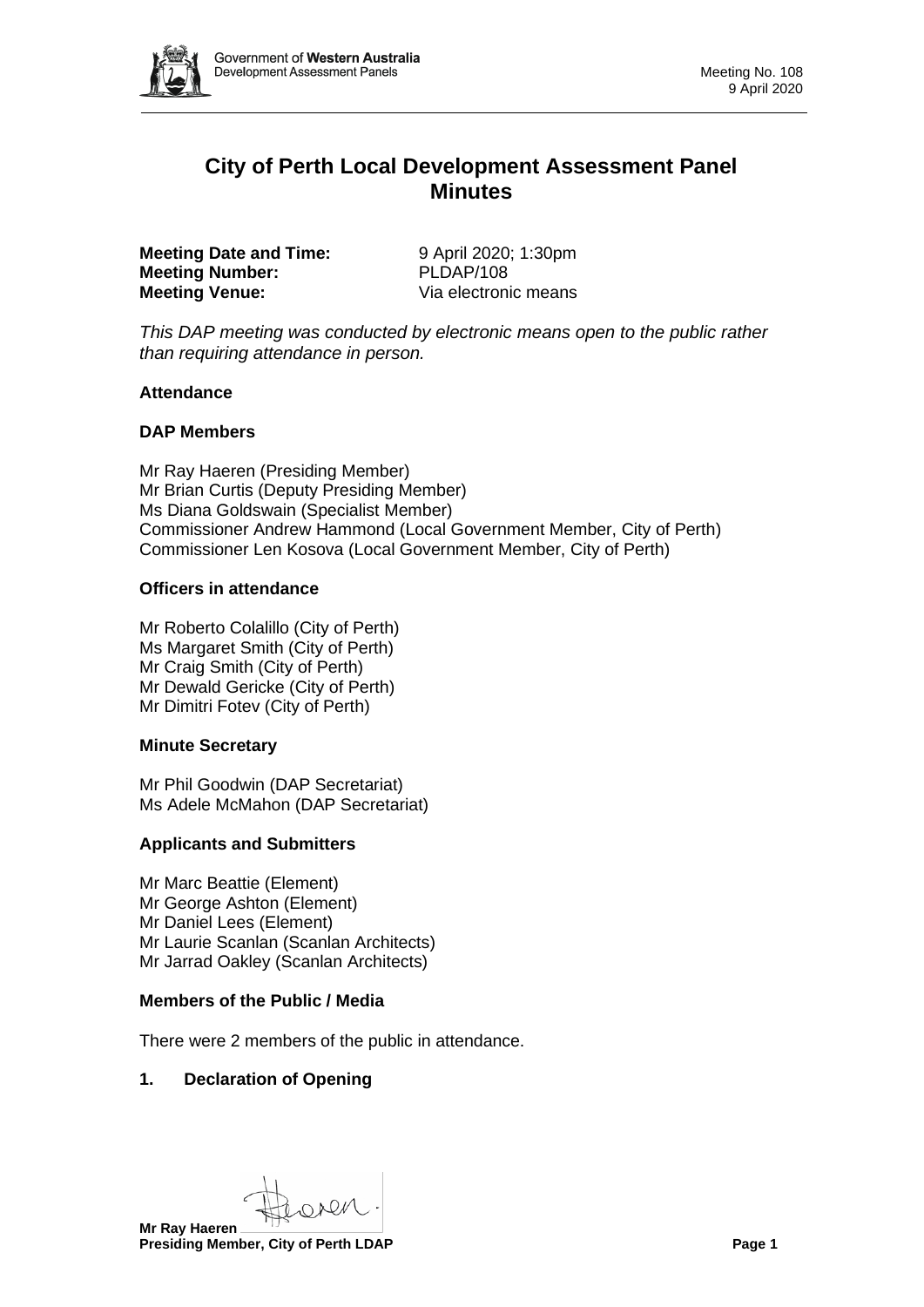

The Presiding Member declared the meeting open at 1.32pm on 9 April 2020 and acknowledged the traditional owners and pay respect to Elders past and present of the land on which the meeting was being held.

The Presiding Member announced the meeting would be run in accordance with the DAP Standing Orders 2017 under the *Planning and Development (Development Assessment Panels) Regulations 2011*.

The Presiding Member advised that in accordance with Section 5.16 of the DAP Standing Orders 2017 which states *'A person must not use any electronic, visual or audio recording device or instrument to record the proceedings of the DAP meeting unless the Presiding Member has given permission to do so.',* the meeting would not be recorded.

The Presiding Member advised that panel members may refer to technical devices, such as phones and laptops, throughout the meeting to assist them in considering the information before them.

In response to the COVID-19 situation, this meeting was convened via electronic means. Members were reminded to announce their name and title prior to speaking.

### **2. Apologies**

Nil

### **3. Members on Leave of Absence**

Nil

#### **4. Noting of Minutes**

DAP members noted that signed minutes of previous meetings are available on the [DAP website.](https://www.dplh.wa.gov.au/about/development-assessment-panels/daps-agendas-and-minutes)

### **5. Declaration of Due Consideration**

All members declared that they had duly considered the documents.

# **6. Disclosure of Interests**

Nil

# **7. Deputations and Presentations**

NOM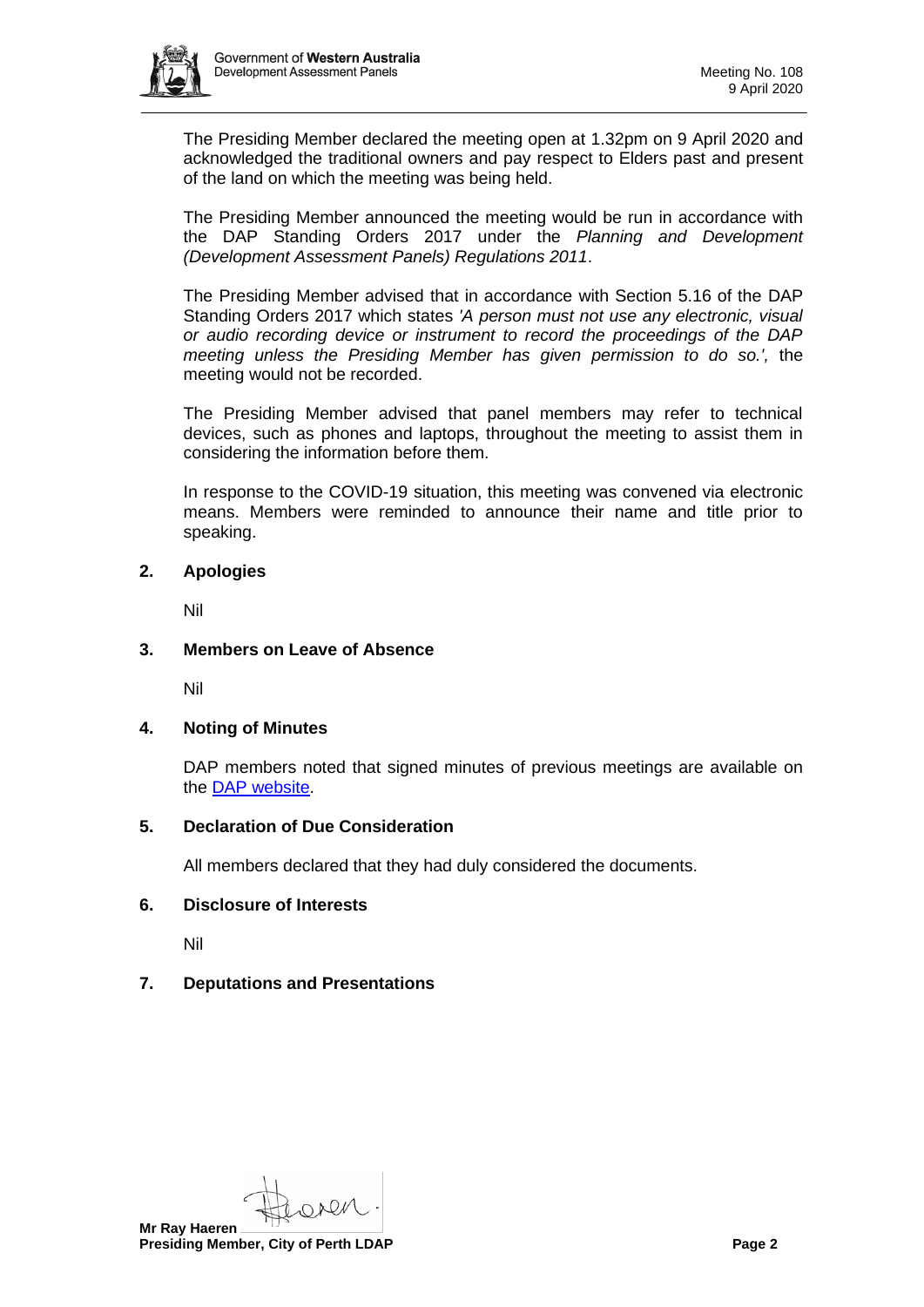

- **7.1** Mr George Ashton (Element) addressed the DAP in support of the application at Item 8.1 and responded to questions from the panel.
- **7.2** Mr Laurie Scanlan (Scanlan Architects) addressed the DAP in support of the application at Item 8.1 and responded to questions from the panel.
- **7.3** The City of Perth officers responded to questions from the panel in relation to Item 8.1.

# **8. Form 1 – Responsible Authority Reports – DAP Application**

| 8.1 | <b>Property Location:</b>       | 39 (Lots 4 and 551), 41 (Lot 1) and 47 - 55 (Lots<br>1 and 2) Milligan Street and 469 (Lot 2) and 471<br>(Lots 66 and 550) Murray Street, Perth                                                                                                                                                                                                                 |
|-----|---------------------------------|-----------------------------------------------------------------------------------------------------------------------------------------------------------------------------------------------------------------------------------------------------------------------------------------------------------------------------------------------------------------|
|     | <b>Development Description:</b> | Partial demolition of existing buildings,<br>conservation and adaptive re-use of heritage<br>buildings and the construction of a mixed-use<br>development comprising a 22 level office<br>building, a 37 level hotel building containing 360<br>hotel rooms and associated dining and retail<br>uses and a total of 71 tenant and 85 public car<br>parking bays |
|     | Applicant:                      | <b>Element Advisory Pty Ltd</b>                                                                                                                                                                                                                                                                                                                                 |
|     | Owner:                          | Fragrance WA-Perth (Milligan) Pty Ltd                                                                                                                                                                                                                                                                                                                           |
|     | <b>Responsible Authority:</b>   | City of Perth                                                                                                                                                                                                                                                                                                                                                   |
|     | DAP File No:                    | DAP/20/01730                                                                                                                                                                                                                                                                                                                                                    |

#### **REPORT RECOMMENDATION**

**Moved by:** Commissioner Len Kosova **Seconded by:** Commissioner Andrew Hammond

That the City of Perth Local Development Assessment Panel (LDAP) resolves to:

1. **Approve by absolute majority** DAP Application reference DAP/20/01730 and accompanying perspectives (Attachment 2) and development plans (Attachment 3) in accordance with Clause 68 of Schedule 2 (Deemed Provisions) of the *Planning and Development (Local Planning Schemes) Regulations 2015*, and the provisions of the City Planning Scheme No. 2 and the Metropolitan Region Scheme, subject to the following conditions:

# **Conditions**

1. any subsequent change of use of the 'Special Residential' (hotel) portion of the development being prohibited within 10 years from the date of lawful occupation of those portions of the development pursuant to Clause 35(1) of City Planning Scheme No. 2;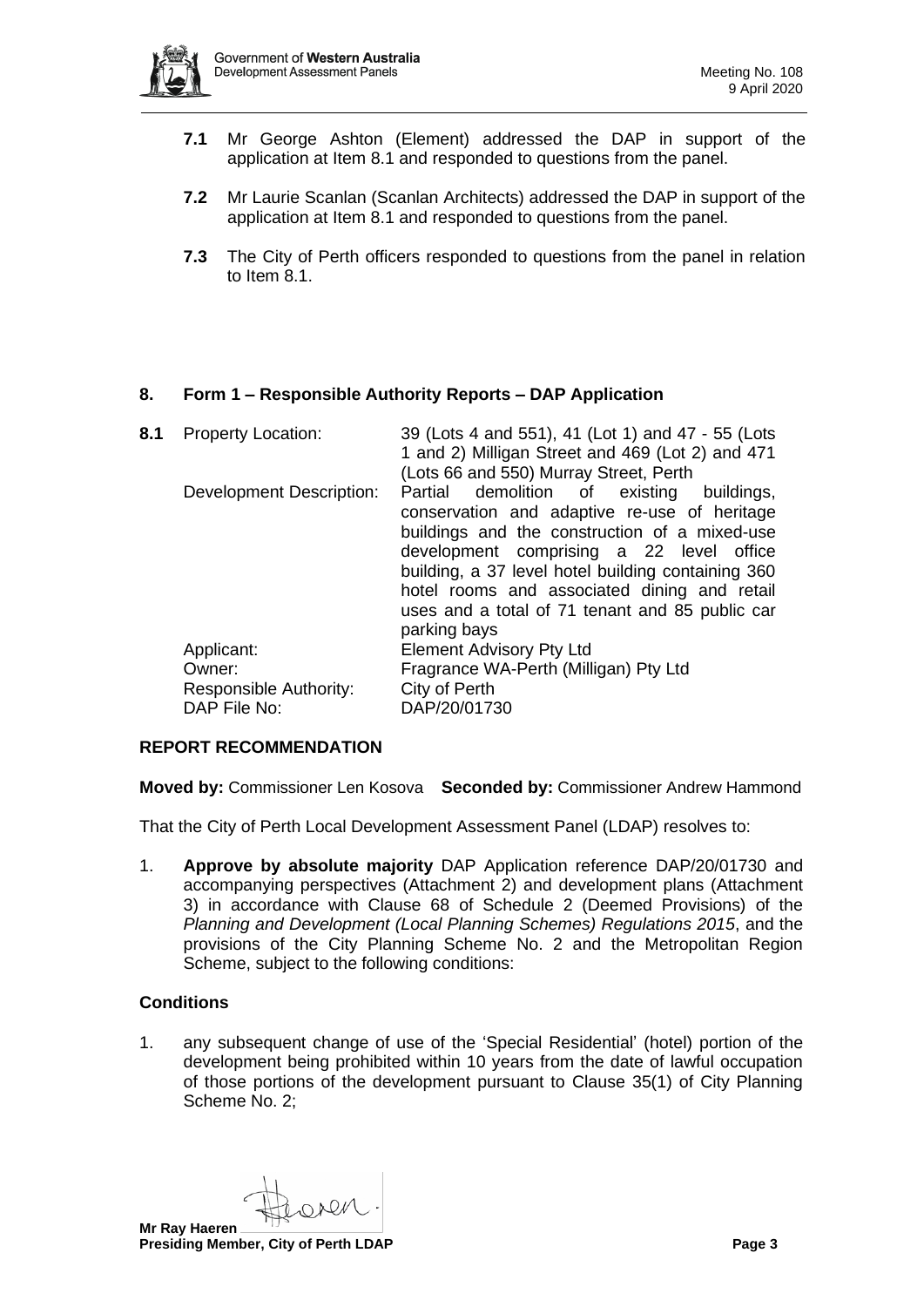

- 2. the development being constructed with high quality and durable materials and finishes and to a level of detailing that is consistent with the elevations and perspectives received on 17 March 2020, with particular attention to providing:
	- a) aesthetic treatments and finishes to the side boundary walls;
	- b) appropriate shading treatments to the heritage building plaza area roof and street frontage canopies,

with the final details of the design and a sample board of the materials, colours and finishes being submitted for approval by the City prior to applying for a building permit;

- 3. the eastern facade of the hotel tower being designed to mitigate potential high levels of glare or excessive solar light and heat reflection to the surrounding public realm and nearby properties to the satisfaction of the City, with final details of the façade design and a reflection assessment/report prepared by a suitably qualified consultant being submitted for approval by the City prior to applying for a building permit;
- 4. all new awnings being a minimum of 600mm from the kerb and the awnings and any under awning signs being a minimum of 2.75 metres above the existing level of the adjacent footpath;
- 5. the applicant/owner of the site exempting the City from any liability resulting from claims due to any damage caused directly or indirectly by the retained awning structure to the heritage building, with the applicant/owner accepting all responsibility for any such claims;
- 6. final details of all landscaped areas including soil depths, plant species, use of substantial/mature plant stock where appropriate, irrigation and management being submitted for approval by the City prior to applying for a building permit with the landscaping being installed prior to occupation of development and thereafter maintained to a high standard, with any landscaping or street trees external to the property boundaries of the site not being approved as part of this development and being subject to a separate application(s) for approval;
- 7. a dilapidation survey of Hostel Milligan and Pearl Villa being prepared by a suitably qualified structural engineer prior to any further demolition or excavation works occurring, with any damage to the retained portions of the buildings being made good, to the satisfaction of the City, in consultation with the Department of Planning, Lands and Heritage;
- 8. should the development be constructed in stages, all conservation, adaptation and interpretive works for the Hostel Milligan and Pearl Villa being completed prior to occupation of the first stage of the development to the satisfaction of the City, in consultation with the Department of Planning, Lands and Heritage;
- 9. any reconstruction work to Pearl Villa being undertaken strictly in accordance with documentary evidence and being documented as a separate works package to be prepared in consultation with the Department of Planning, Lands and Heritage and approved by the City, prior to applying for a building permit;
- 10. a program of monitoring any structural movement and potential vibration impacts on Hostel Milligan and Pearl Villa being implemented at the commencement of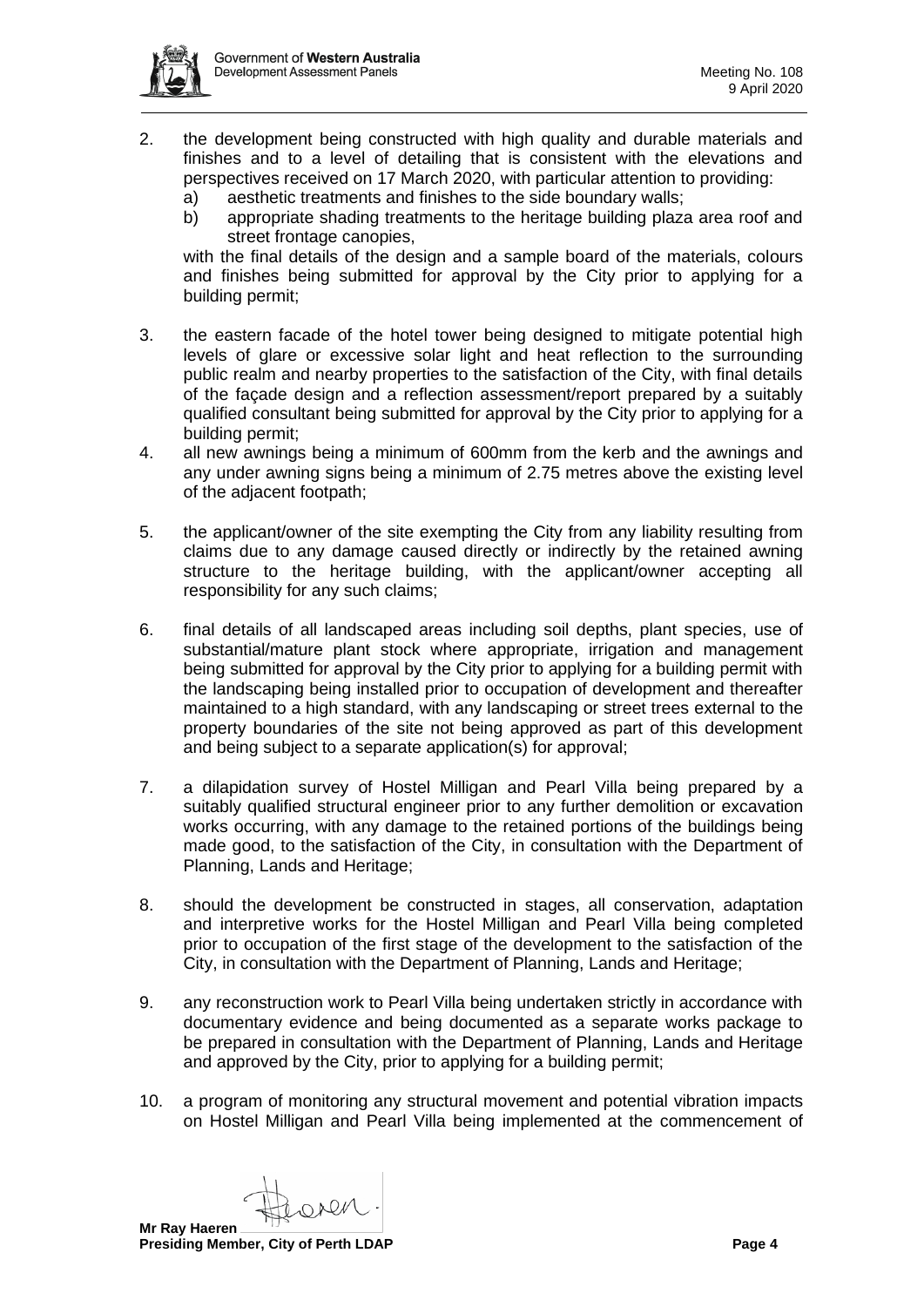

any building works. Should any impact occur, the City and Department of Planning, Lands and Heritage shall be notified immediately and advised on a recommended course of action by a qualified structural engineer appointed by the proponent;

- 11. an Interpretation Plan being prepared for the site and interpretive material incorporated into the development at ground floor/street level to provide a context for the 1887 Pearl Villa and the 1930s Hostel Milligan additions, including, but not being limited to, the extent of demolition being undertaken and expressed in the physical fabric, the evolution of the built fabric as a result of the sequence of development outlined in the Conservation Plan, which includes the garage structure facing Murray Street, and to telling the stories relating to the social value of the place. The Interpretation Plan shall be prepared in consultation with the Department of Planning, Lands and Heritage and shall be submitted for approval by the City and completed to the satisfaction of the City prior to occupation of the first stage of the development;
- 12. the Metters stove being retained and/or reinstated into the existing fireplace to Room 11 of the Pearl Villa to the satisfaction of the City, in consultation with the Department of Planning, Lands and Heritage;
- 13. the Conservation Management Plan being updated to the satisfaction of the City, in consultation with the Department of Planning, Lands and Heritage, at the conclusion of works and prior to the issue of an occupancy permit;
- 14. the owner entering into a heritage agreement under the *Heritage of Western Australia Act 1990* with the City of Perth and the Heritage Council of Western Australia prior to any demolition works being undertaken. The heritage agreement is to include the development's building program, conservation works to the heritage buildings, and the implementation of interpretive elements;
- 15. any proposed air-conditioning condensers, external building plant, lift overruns, piping, ducting, water tanks, transformers and fire control rooms being located or screened so that they cannot be viewed from any location external to the site and to minimise any visual and noise impact on the adjacent properties, including any such plant or services located within the vehicle entrances of the development and with fire boosters being integrated into the design of the building or landscaping, with details of the location and screening of such plant and services being submitted for approval by the City prior to applying for a building permit;
- 16. a final Acoustic Report addressing the requirements outlined in the preliminary Acoustic Report prepared by Herring Storer Acoustics dated October 2019 regarding the noise amelioration construction specifications and other noise management measures and requirements of State Planning Policy 5.4 - Road and Rail Transport Noise and Freight Considerations in Land Use Planning, being implemented in full to the satisfaction of the City with final plans being certified by a qualified acoustic consultant confirming the development incorporates the recommendations and can achieve compliance with the relevant noise legislation, prior to applying for a building permit;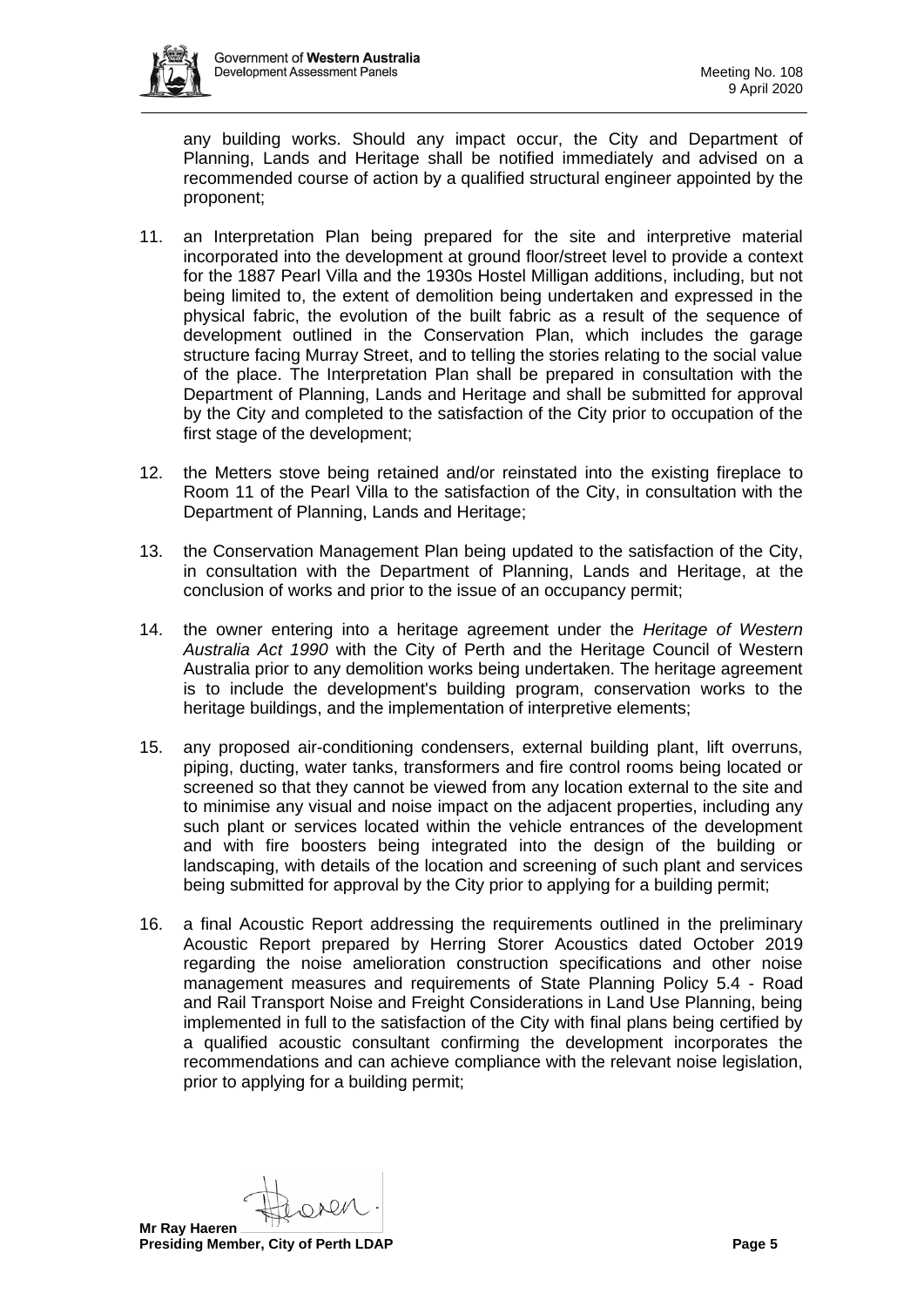

- 17. a Hotel Management Plan addressing the operation of the hotel in accordance with the provisions of the City's Special Residential (Serviced and Short Term Accommodation) Policy, including but not being limited to the following:
	- a) company name and relevant experience of management/operator;
	- b) type or extent of room service to be offered;
	- c) cleaning and laundry services, where applicable;
	- d) opening hours for guest check-ins and check-out including the method of reservations / bookings;
	- e) security of guests and visitors;
	- f) control of noise and other disturbances; and
	- g) a complaints management service;

being submitted for approval by the City prior to the occupancy of the hotel with the management plan being implemented by the hotel proprietor/manager on an on-going basis and to the satisfaction of the City;

- 18. the proposed floor levels of the pedestrian and vehicle entrances to the building being designed to match the levels of the immediately adjacent footpath, to the City's satisfaction;
- 19. on-site stormwater disposal/management being to the City's specifications with details being submitted for approval by the City prior to applying for the relevant building permit;
- 20. a Vehicular, Service and Delivery Access Plan, outlining the management strategies to deal with the dropping off and picking up of hotel guests via taxi, ride share or other transport; strategies for advising guests upfront of limitations in car parking in the locality; and including arrangements for on-site servicing of the building, being submitted for approval by the City prior to the occupation of the hotel building with the plan being implemented by the hotel proprietor/manager thereafter to the satisfaction of the City;
- 21. a maximum of 71 commercial tenant car parking bays being provided on site, for the exclusive use of staff and occupants of the hotel and office developments and not being leased or otherwise reserved for use of the tenants or occupants of other buildings or sites with access/egress to the bays being permitted from Murray Street only;
- 22. a maximum of 85 public car parking bays being provided on site with a Parking Management Plan addressing the requirements of the Perth Parking Policy being submitted for approval by the City, in consultation with the Department of Transport, prior to the commencement of use of the public fee paying car parking bays, with all management measures being implemented by the operator thereafter to the satisfaction of the City;
- 23. the dimensions of all car parking bays, vehicle entrance, aisle widths and circulation areas complying with the Australian Standard AS2890.1, ensuring that vehicles can enter and exit the building in forward gear with a certificate of compliance by an architect or engineer being submitted for approval by the City prior to applying for a building permit;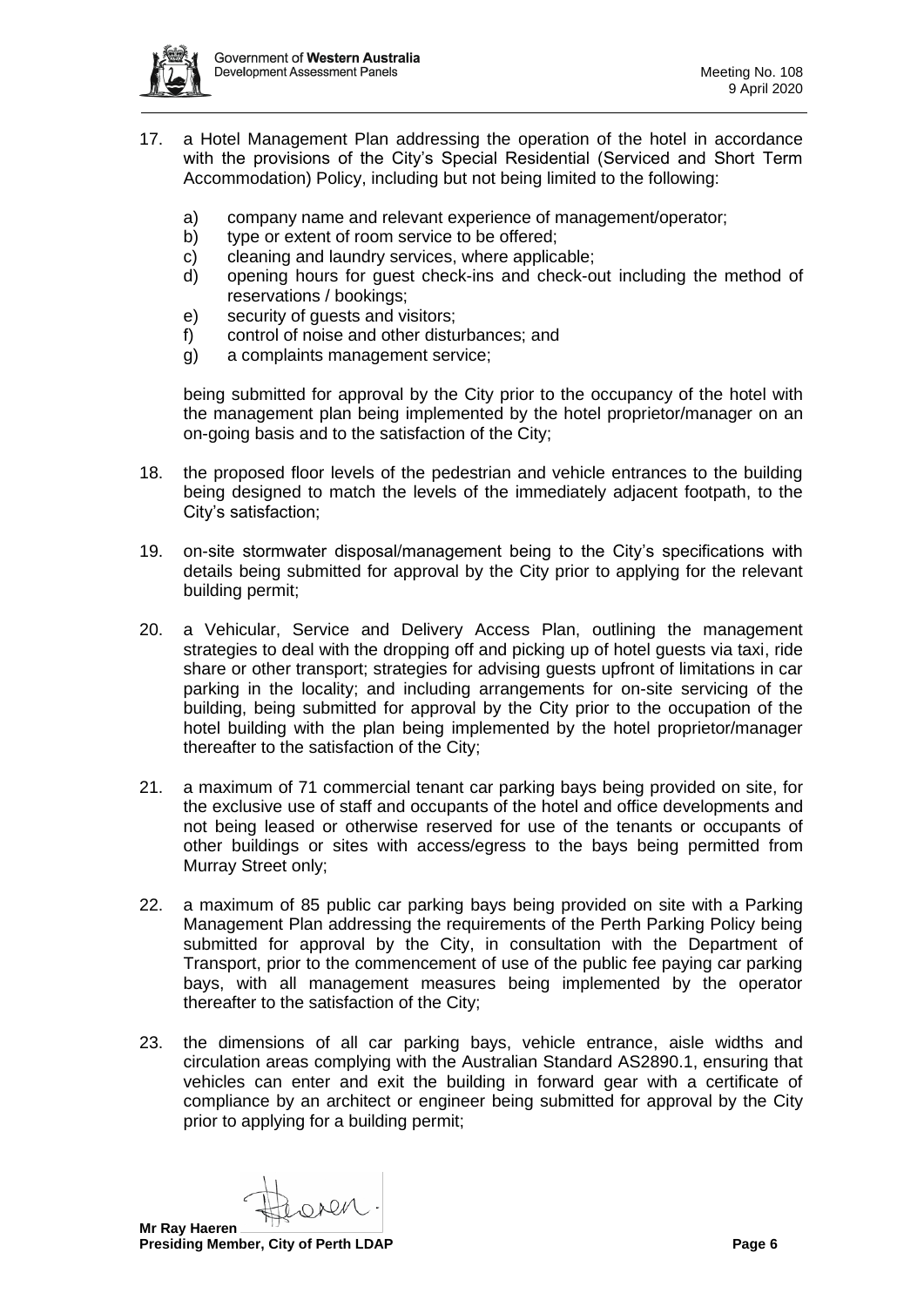

- 24. the proposed vehicle entry and exit points on Murray Street being restricted to left in, left out and right in only and Milligan Street being restricted to left in, left out and right out only to the specification and satisfaction of the City with any associated modifications within the adjacent road reserves being subject to separate approval(s);
- 25. all bicycle parking bays being secured, located and designed in accordance with the requirements of the City's Bicycle Parking and End of Journey Facilities Policy 5.3, with details of the design and location of the parking bays including additional security and/or management measures and associated end of journey facilities being submitted for approval by the City prior to applying for a building permit;
- 26. a final Waste Management Plan, being submitted for approval by the City prior to applying for a building permit;
- 27. any signage for the development being integrated with the design of the buildings with details of any signage that is not exempt from approval under the City's Planning Policy 4.6 – Signs being subject to a separate application for approval;
- 28. in the event of the development not proceeding within six months of the demolition of the existing non-heritage buildings on the site, the vacant portion of the site is to be aesthetically fenced and/or landscaped to the satisfaction of the City in order to preserve the amenity of the area, prevent unauthorised car parking and reduce dust and sand being blown from the site and shall be maintained in a clean and tidy state, with the retained heritage buildings and structures being appropriately secured and protected from any damage on an ongoing basis;
- 29. the works referred to in the above condition, being secured by a bond/deed of agreement between the landowner/applicant and the City, to the value of the proposed works as determined by the City, with the cost of the deed to be borne by the applicant and the bond/deed being finalised to City's satisfaction prior to any demolition works being undertaken;
- 30. a Staging Strategy Plan for the proposed development which includes the heritage components being completed as part of stage one with each subsequent stage of the development being constructed in such a manner that the overall site has the appearance of a completed development with details of the interim treatment of the site for future building stages being submitted for approval by the City prior to applying for a building permit;
- 31. a final environmental wind assessment, including a wind tunnel model measurement, being undertaken to quantify and compare the wind conditions against the relevant pedestrian wind comfort criteria and, if necessary, including mitigation strategies to achieve compliance with the criteria, with details being submitted by the applicant for approval by the City prior to applying for a building permit, with any significant design changes resulting from the amended wind impact analysis being the subject of a separate application for approval;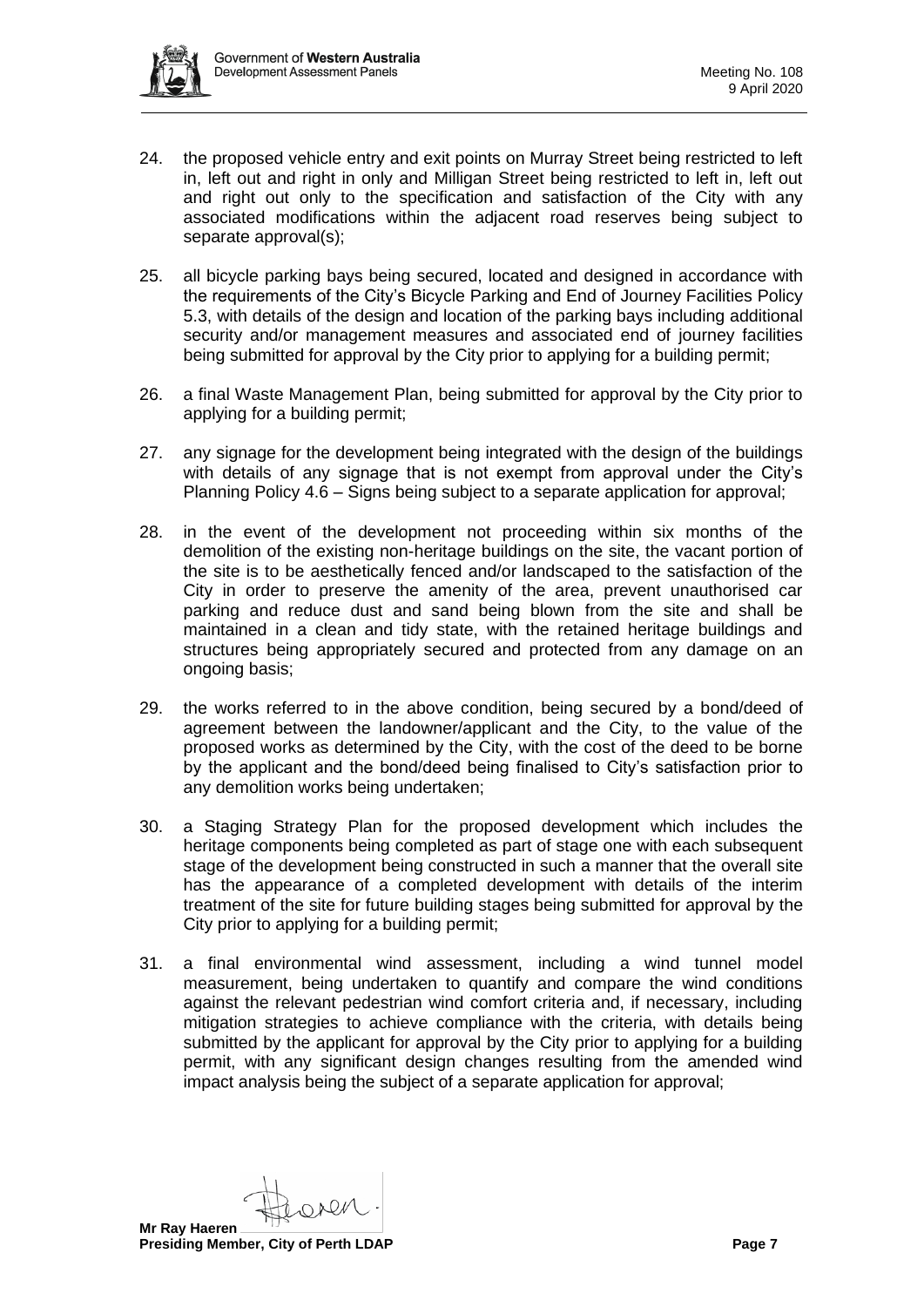

- 32. the ground floor commercial tenancies being limited to 'Dining', 'Retail (General)' and 'Entertainment' (excluding nightclubs and taverns) uses;
- 33. a management plan for the small bar, detailing the control of noise, patron behaviour and hours of operation being submitted for approval by the City prior to the area being occupied as a bar with the management plan being implemented by the proprietor/manager of the premises on an on-going basis;
- 34. all redundant crossovers being removed and the verge and footpaths being reinstated in accordance with the City's specifications and satisfaction and at the expense of the developer/landowner and all new proposed crossovers being located and constructed to the City's specification and satisfaction prior to occupation of the development, with any additional works (with the exception of awnings) external to the property boundaries of the site not being approved as part of this development and being subject to a separate application(s) for approval;
- 35. the subject lots being amalgamated into one lot on one Certificate of Title prior to the occupation of any of the buildings within the development; and
- 36. a construction management plan for the proposal prepared in accordance with the City's pro-forma and requirements being submitted for approval by the City prior to applying for a demolition permit and/or a building permit.

### **Advice Notes**

- 1. This decision constitutes planning approval only and is valid for a period of two (2) years from the date of approval. If the subject development is not substantially commenced within the two (2) year period, the approval shall lapse and be of no further effect.
- 2. The applicant is advised that any future subdivision of the subject site following the completion of one or both of the proposed towers, will require an amendment to City Planning Scheme No. 2 to create a special control area over the site, in order to ensure the car parking and plot ratio provisions for the respective lots comply with the City Planning Scheme No. 2 and Perth Parking Policy 2014.
- 3. The City advises that the final Waste Management Plan is required to address the following additional matters:
	- a) serviceability by larger vehicles including updated swept path analysis;
	- b) suitable bin store access distances; and
	- c) adequate loading area clearances and operating dimensions.
- 4. With regards to the Heritage Agreement, it is advised that any changes to the program of works, conservation works and/or interpretation elements may require the amendment or updating of the Heritage Agreement.
- 5. The development is restricted to a maximum plot ratio of 7:1 (24,920m2 of plot ratio floor area) inclusive of 40% bonus plot ratio (7,120m² of plot ratio floor area) on the basis of 20% bonus plot ratio  $(3.560m<sup>2</sup>$  of plot ratio floor area) for a new Special Residential use and 20% bonus plot ratio (3,560m<sup>2</sup> of plot ratio floor area)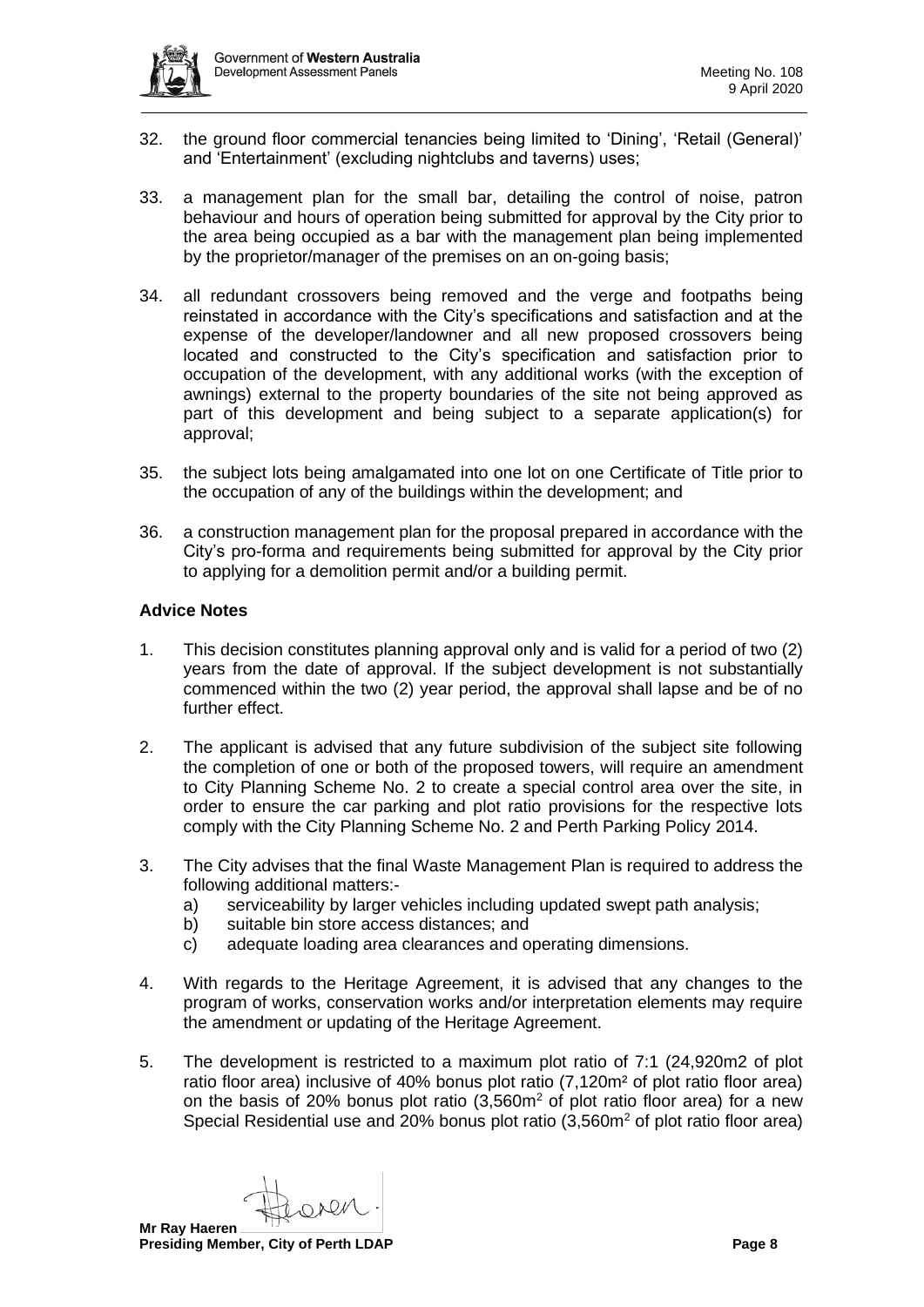

for the retention and conservation of the heritage listed Pearl Villa and Hostel Milligan in accordance with Clause 28 of City Planning Scheme No. 2 and the requirements of the Bonus Plot Ratio Policy 4.5.1.

# **AMENDING MOTION 1**

**Moved by:** Commissioner Len Kosova **Seconded by:** Commissioner Andrew Hammond

That Advice Note 1 be amended to read as follows:

*This decision constitutes planning approval only and is valid for a period of two (2) four (4) years from the date of approval. If the subject development is not substantially commenced within the two (2) four (4) year period, the approval shall lapse and be of no further effect.*

#### **The Amending Motion was put and CARRIED UNANIMOUSLY.**

**REASON:** COVID-19 is likely to result in delays in development and the additional approval time reflects the possible impacts on the development process.

### **AMENDING MOTION 2**

**Moved by:** Commissioner Len Kosova **Seconded by:** Ms Diana Goldswain

The following amendments were made en bloc:

(i) That Condition 29 be amended to read as follows:

*the works referred to in the above preceding condition, being secured by a bond/deed of agreement between the landowner/applicant and the City, to the value of the proposed works as determined by the City, with the cost of the deed to be borne by the applicant and the bond/deed being finalised to City's satisfaction prior to any demolition works being undertaken;*

**REASON:** The purpose for doing so is to ensure greater specificity and clarity regarding the interrelationship between Conditions 28 and 29.

(ii) That a new Advice Note 6 be added to read as follows:

*The final plans and details submitted to the City of Perth to satisfy the conditions of this approval will be verified by the City Architect and Statutory Planners. Any substantive changes to the approved plans will need to be made via a Form 2 process.*

**REASON:** To provide clarity for the applicant in regard to the process of gaining clearance of the conditions of approval.

#### **The Amending Motion was put and CARRIED UNANIMOUSLY.**

pen **Mr Ray Haeren Presiding Member, City of Perth LDAP Page 9 Page 9**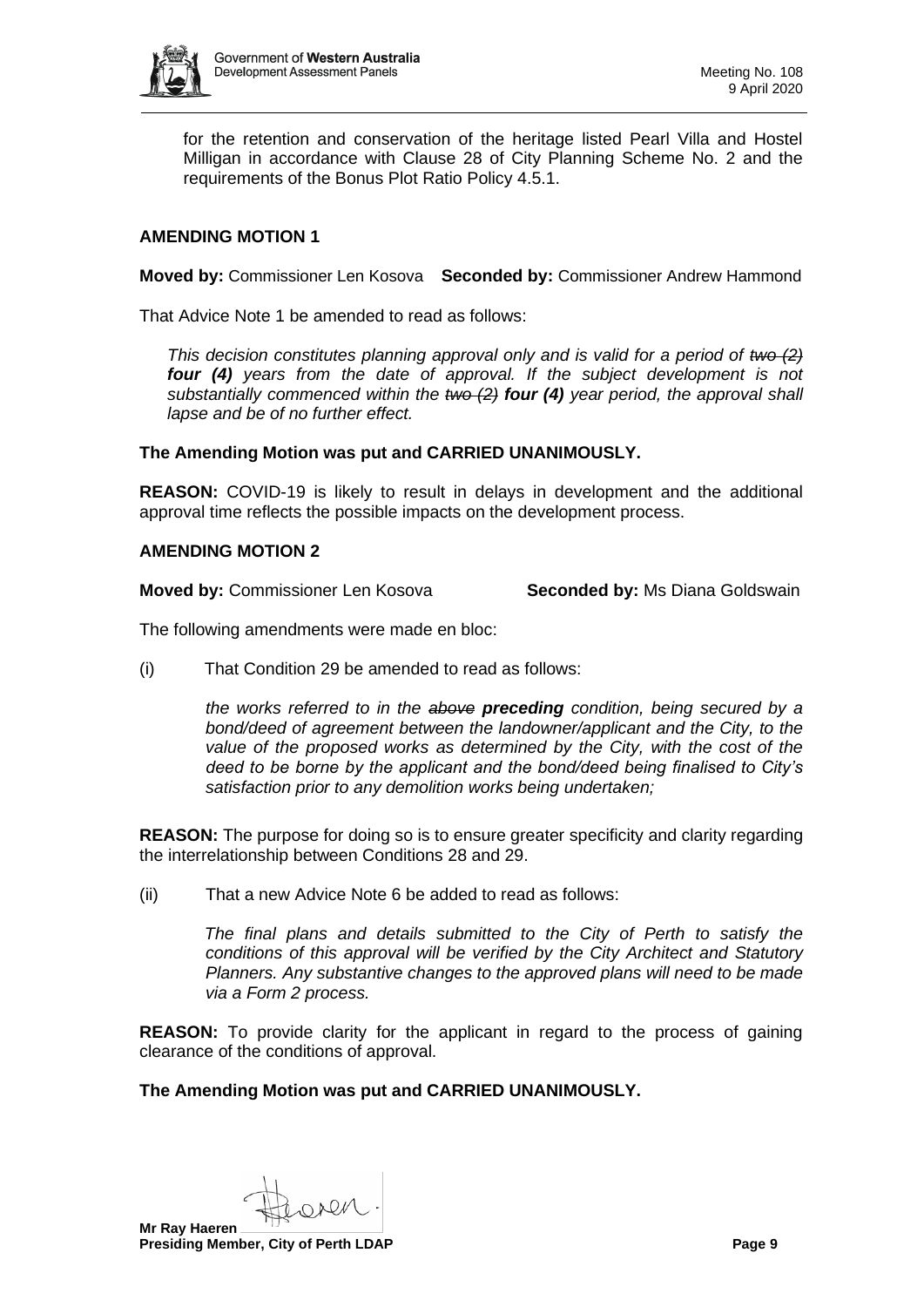

# **REPORT RECOMMENDATION (AS AMENDED)**

That the City of Perth Local Development Assessment Panel (LDAP) resolves to:

1. **Approve by absolute majority** DAP Application reference DAP/20/01730 and accompanying perspectives (Attachment 2) and development plans (Attachment 3) in accordance with Clause 68 of Schedule 2 (Deemed Provisions) of the *Planning and Development (Local Planning Schemes) Regulations 2015*, and the provisions of the City Planning Scheme No. 2 and the Metropolitan Region Scheme, subject to the following conditions:

### **Conditions**

- 1. any subsequent change of use of the 'Special Residential' (hotel) portion of the development being prohibited within 10 years from the date of lawful occupation of those portions of the development pursuant to Clause 35(1) of City Planning Scheme No. 2;
- 2. the development being constructed with high quality and durable materials and finishes and to a level of detailing that is consistent with the elevations and perspectives received on 17 March 2020, with particular attention to providing:
	- a) aesthetic treatments and finishes to the side boundary walls;
	- b) appropriate shading treatments to the heritage building plaza area roof and street frontage canopies,

with the final details of the design and a sample board of the materials, colours and finishes being submitted for approval by the City prior to applying for a building permit;

- 3. the eastern facade of the hotel tower being designed to mitigate potential high levels of glare or excessive solar light and heat reflection to the surrounding public realm and nearby properties to the satisfaction of the City, with final details of the façade design and a reflection assessment/report prepared by a suitably qualified consultant being submitted for approval by the City prior to applying for a building permit;
- 4. all new awnings being a minimum of 600mm from the kerb and the awnings and any under awning signs being a minimum of 2.75 metres above the existing level of the adjacent footpath;
- 5. the applicant/owner of the site exempting the City from any liability resulting from claims due to any damage caused directly or indirectly by the retained awning structure to the heritage building, with the applicant/owner accepting all responsibility for any such claims;
- 6. final details of all landscaped areas including soil depths, plant species, use of substantial/mature plant stock where appropriate, irrigation and management being submitted for approval by the City prior to applying for a building permit with the landscaping being installed prior to occupation of development and thereafter maintained to a high standard, with any landscaping or street trees external to the property boundaries of the site not being approved as part of this development and being subject to a separate application(s) for approval;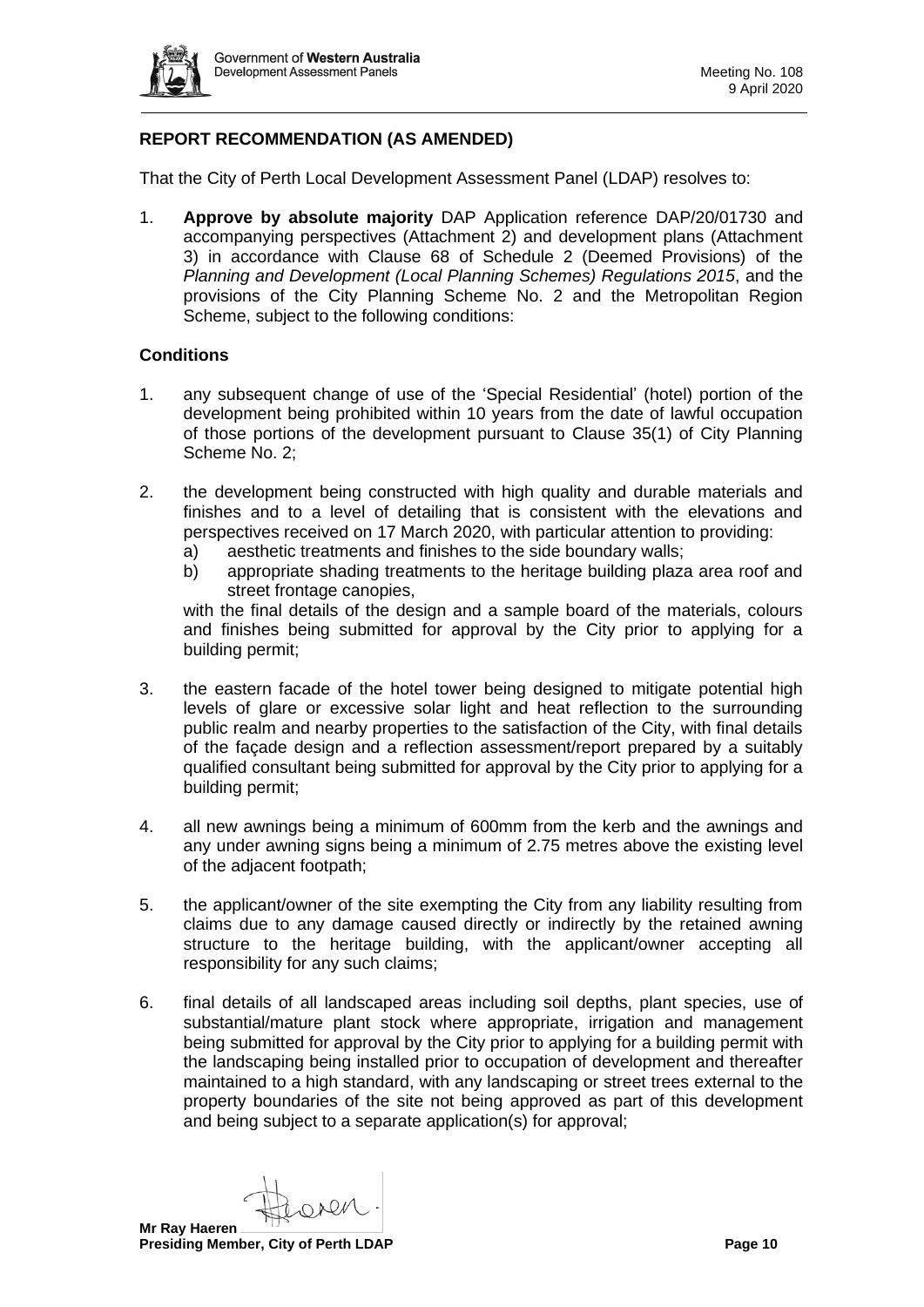

- 7. a dilapidation survey of Hostel Milligan and Pearl Villa being prepared by a suitably qualified structural engineer prior to any further demolition or excavation works occurring, with any damage to the retained portions of the buildings being made good, to the satisfaction of the City, in consultation with the Department of Planning, Lands and Heritage;
- 8. should the development be constructed in stages, all conservation, adaptation and interpretive works for the Hostel Milligan and Pearl Villa being completed prior to occupation of the first stage of the development to the satisfaction of the City, in consultation with the Department of Planning, Lands and Heritage;
- 9. any reconstruction work to Pearl Villa being undertaken strictly in accordance with documentary evidence and being documented as a separate works package to be prepared in consultation with the Department of Planning, Lands and Heritage and approved by the City, prior to applying for a building permit;
- 10. a program of monitoring any structural movement and potential vibration impacts on Hostel Milligan and Pearl Villa being implemented at the commencement of any building works. Should any impact occur, the City and Department of Planning, Lands and Heritage shall be notified immediately and advised on a recommended course of action by a qualified structural engineer appointed by the proponent;
- 11. an Interpretation Plan being prepared for the site and interpretive material incorporated into the development at ground floor/street level to provide a context for the 1887 Pearl Villa and the 1930s Hostel Milligan additions, including, but not being limited to, the extent of demolition being undertaken and expressed in the physical fabric, the evolution of the built fabric as a result of the sequence of development outlined in the Conservation Plan, which includes the garage structure facing Murray Street, and to telling the stories relating to the social value of the place. The Interpretation Plan shall be prepared in consultation with the Department of Planning, Lands and Heritage and shall be submitted for approval by the City and completed to the satisfaction of the City prior to occupation of the first stage of the development;
- 12. the Metters stove being retained and/or reinstated into the existing fireplace to Room 11 of the Pearl Villa to the satisfaction of the City, in consultation with the Department of Planning, Lands and Heritage;
- 13. the Conservation Management Plan being updated to the satisfaction of the City, in consultation with the Department of Planning, Lands and Heritage, at the conclusion of works and prior to the issue of an occupancy permit;
- 14. the owner entering into a heritage agreement under the *Heritage of Western Australia Act 1990* with the City of Perth and the Heritage Council of Western Australia prior to any demolition works being undertaken. The heritage agreement is to include the development's building program, conservation works to the heritage buildings, and the implementation of interpretive elements;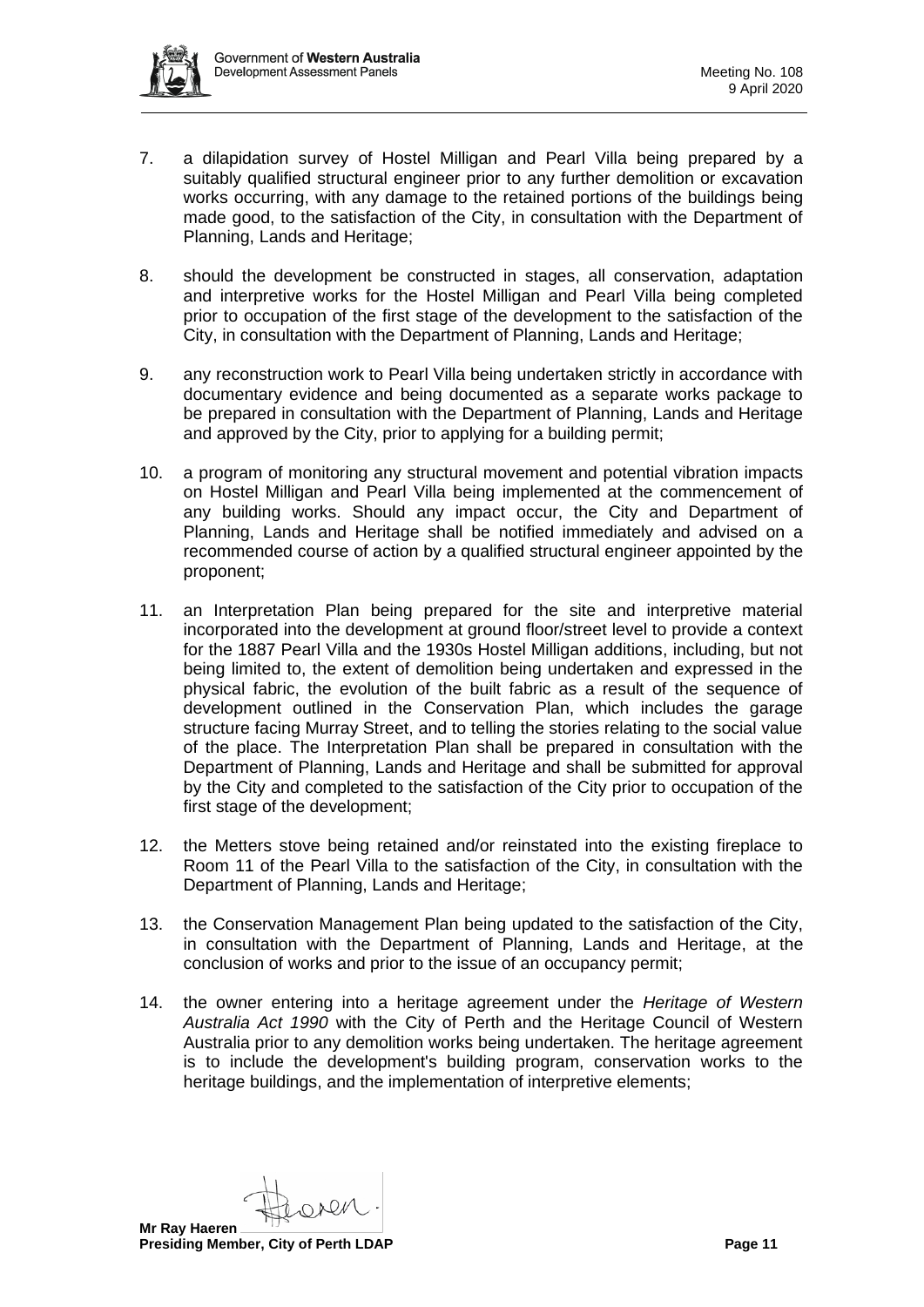

- 15. any proposed air-conditioning condensers, external building plant, lift overruns, piping, ducting, water tanks, transformers and fire control rooms being located or screened so that they cannot be viewed from any location external to the site and to minimise any visual and noise impact on the adjacent properties, including any such plant or services located within the vehicle entrances of the development and with fire boosters being integrated into the design of the building or landscaping, with details of the location and screening of such plant and services being submitted for approval by the City prior to applying for a building permit;
- 16. a final Acoustic Report addressing the requirements outlined in the preliminary Acoustic Report prepared by Herring Storer Acoustics dated October 2019 regarding the noise amelioration construction specifications and other noise management measures and requirements of State Planning Policy 5.4 - Road and Rail Transport Noise and Freight Considerations in Land Use Planning, being implemented in full to the satisfaction of the City with final plans being certified by a qualified acoustic consultant confirming the development incorporates the recommendations and can achieve compliance with the relevant noise legislation, prior to applying for a building permit;
- 17. a Hotel Management Plan addressing the operation of the hotel in accordance with the provisions of the City's Special Residential (Serviced and Short Term Accommodation) Policy, including but not being limited to the following:
	- a) company name and relevant experience of management/operator;
	- b) type or extent of room service to be offered;
	- c) cleaning and laundry services, where applicable;
	- d) opening hours for guest check-ins and check-out including the method of reservations / bookings;
	- e) security of guests and visitors;
	- f) control of noise and other disturbances; and
	- g) a complaints management service;

being submitted for approval by the City prior to the occupancy of the hotel with the management plan being implemented by the hotel proprietor/manager on an on-going basis and to the satisfaction of the City;

- 18. the proposed floor levels of the pedestrian and vehicle entrances to the building being designed to match the levels of the immediately adjacent footpath, to the City's satisfaction;
- 19. on-site stormwater disposal/management being to the City's specifications with details being submitted for approval by the City prior to applying for the relevant building permit;
- 20. a Vehicular, Service and Delivery Access Plan, outlining the management strategies to deal with the dropping off and picking up of hotel guests via taxi, ride share or other transport; strategies for advising guests upfront of limitations in car parking in the locality; and including arrangements for on-site servicing of the building, being submitted for approval by the City prior to the occupation of the hotel building with the plan being implemented by the hotel proprietor/manager thereafter to the satisfaction of the City;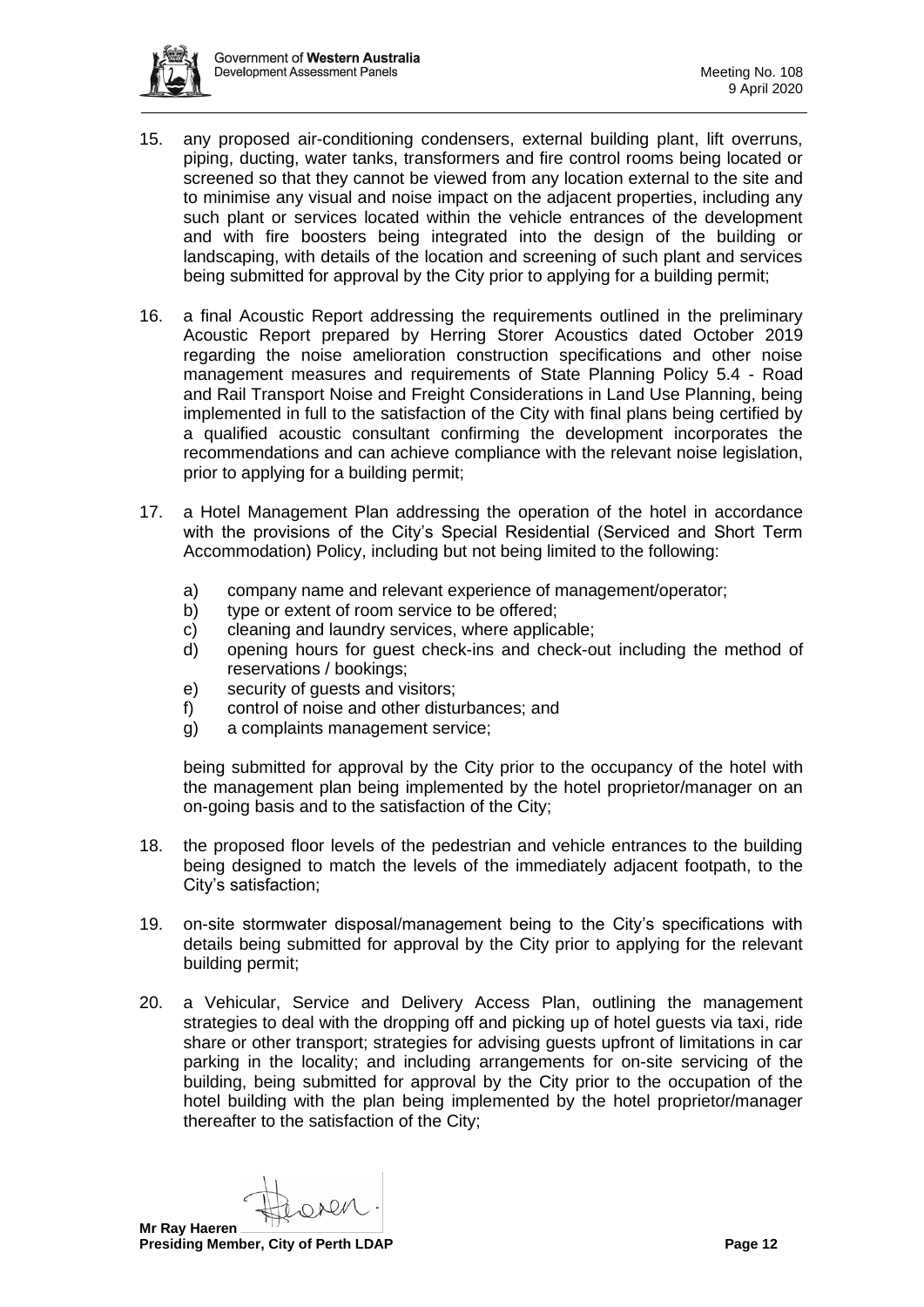

- 21. a maximum of 71 commercial tenant car parking bays being provided on site, for the exclusive use of staff and occupants of the hotel and office developments and not being leased or otherwise reserved for use of the tenants or occupants of other buildings or sites with access/egress to the bays being permitted from Murray Street only;
- 22. a maximum of 85 public car parking bays being provided on site with a Parking Management Plan addressing the requirements of the Perth Parking Policy being submitted for approval by the City, in consultation with the Department of Transport, prior to the commencement of use of the public fee paying car parking bays, with all management measures being implemented by the operator thereafter to the satisfaction of the City;
- 23. the dimensions of all car parking bays, vehicle entrance, aisle widths and circulation areas complying with the Australian Standard AS2890.1, ensuring that vehicles can enter and exit the building in forward gear with a certificate of compliance by an architect or engineer being submitted for approval by the City prior to applying for a building permit;
- 24. the proposed vehicle entry and exit points on Murray Street being restricted to left in, left out and right in only and Milligan Street being restricted to left in, left out and right out only to the specification and satisfaction of the City with any associated modifications within the adjacent road reserves being subject to separate approval(s);
- 25. all bicycle parking bays being secured, located and designed in accordance with the requirements of the City's Bicycle Parking and End of Journey Facilities Policy 5.3, with details of the design and location of the parking bays including additional security and/or management measures and associated end of journey facilities being submitted for approval by the City prior to applying for a building permit;
- 26. a final Waste Management Plan, being submitted for approval by the City prior to applying for a building permit;
- 27. any signage for the development being integrated with the design of the buildings with details of any signage that is not exempt from approval under the City's Planning Policy 4.6 – Signs being subject to a separate application for approval;
- 28. in the event of the development not proceeding within six months of the demolition of the existing non-heritage buildings on the site, the vacant portion of the site is to be aesthetically fenced and/or landscaped to the satisfaction of the City in order to preserve the amenity of the area, prevent unauthorised car parking and reduce dust and sand being blown from the site and shall be maintained in a clean and tidy state, with the retained heritage buildings and structures being appropriately secured and protected from any damage on an ongoing basis;
- 29. the works referred to in the preceding condition, being secured by a bond/deed of agreement between the landowner/applicant and the City, to the value of the proposed works as determined by the City, with the cost of the deed to be borne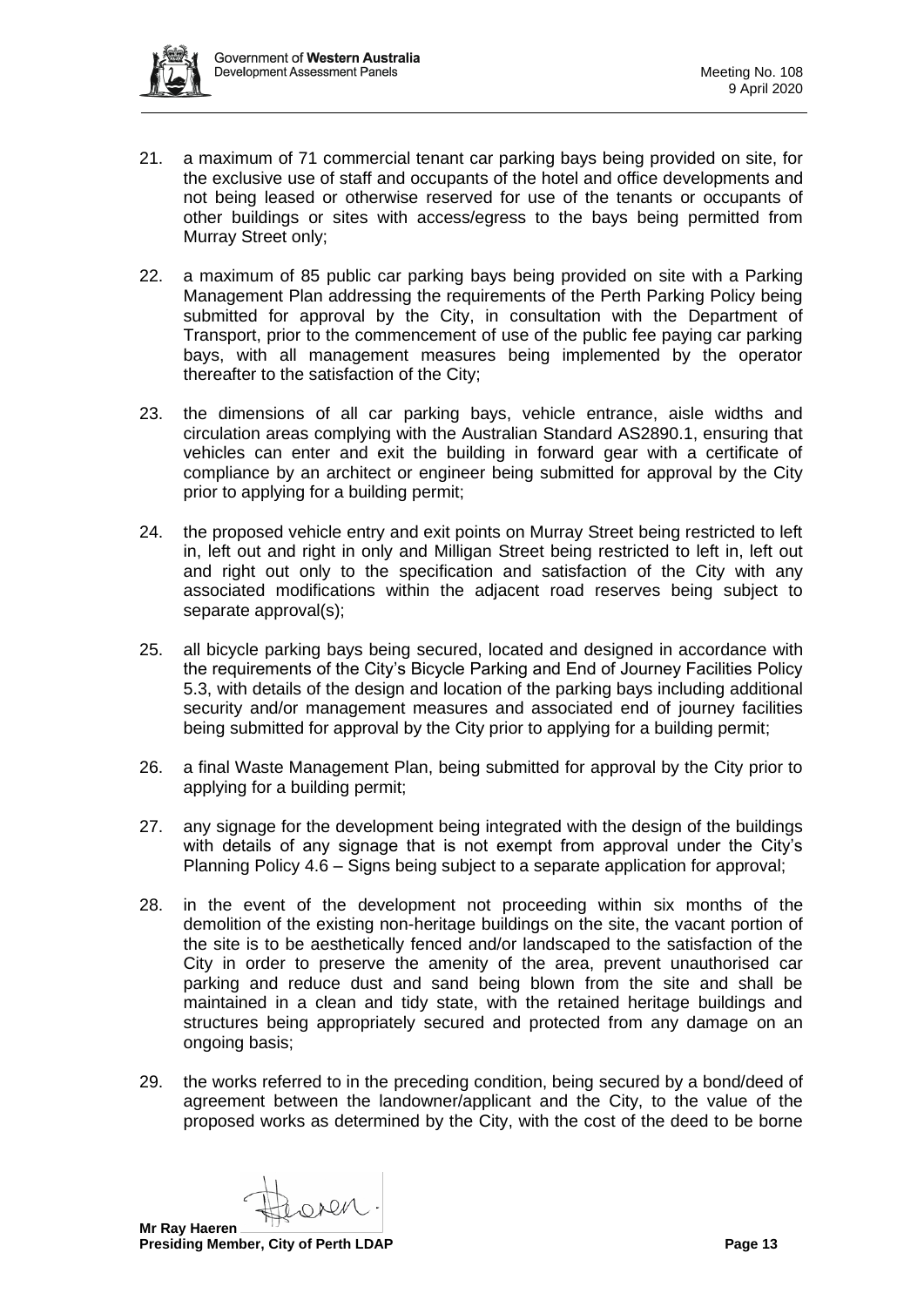by the applicant and the bond/deed being finalised to City's satisfaction prior to any demolition works being undertaken;

- 30. a Staging Strategy Plan for the proposed development which includes the heritage components being completed as part of stage one with each subsequent stage of the development being constructed in such a manner that the overall site has the appearance of a completed development with details of the interim treatment of the site for future building stages being submitted for approval by the City prior to applying for a building permit;
- 31. a final environmental wind assessment, including a wind tunnel model measurement, being undertaken to quantify and compare the wind conditions against the relevant pedestrian wind comfort criteria and, if necessary, including mitigation strategies to achieve compliance with the criteria, with details being submitted by the applicant for approval by the City prior to applying for a building permit, with any significant design changes resulting from the amended wind impact analysis being the subject of a separate application for approval;
- 32. the ground floor commercial tenancies being limited to 'Dining', 'Retail (General)' and 'Entertainment' (excluding nightclubs and taverns) uses;
- 33. a management plan for the small bar, detailing the control of noise, patron behaviour and hours of operation being submitted for approval by the City prior to the area being occupied as a bar with the management plan being implemented by the proprietor/manager of the premises on an on-going basis;
- 34. all redundant crossovers being removed and the verge and footpaths being reinstated in accordance with the City's specifications and satisfaction and at the expense of the developer/landowner and all new proposed crossovers being located and constructed to the City's specification and satisfaction prior to occupation of the development, with any additional works (with the exception of awnings) external to the property boundaries of the site not being approved as part of this development and being subject to a separate application(s) for approval;
- 35. the subject lots being amalgamated into one lot on one Certificate of Title prior to the occupation of any of the buildings within the development; and
- 36. a construction management plan for the proposal prepared in accordance with the City's pro-forma and requirements being submitted for approval by the City prior to applying for a demolition permit and/or a building permit.

# **Advice Notes**

- 1. This decision constitutes planning approval only and is valid for a period of four (4) years from the date of approval. If the subject development is not substantially commenced within the four (4) year period, the approval shall lapse and be of no further effect.
- 2. The applicant is advised that any future subdivision of the subject site following the completion of one or both of the proposed towers, will require an amendment